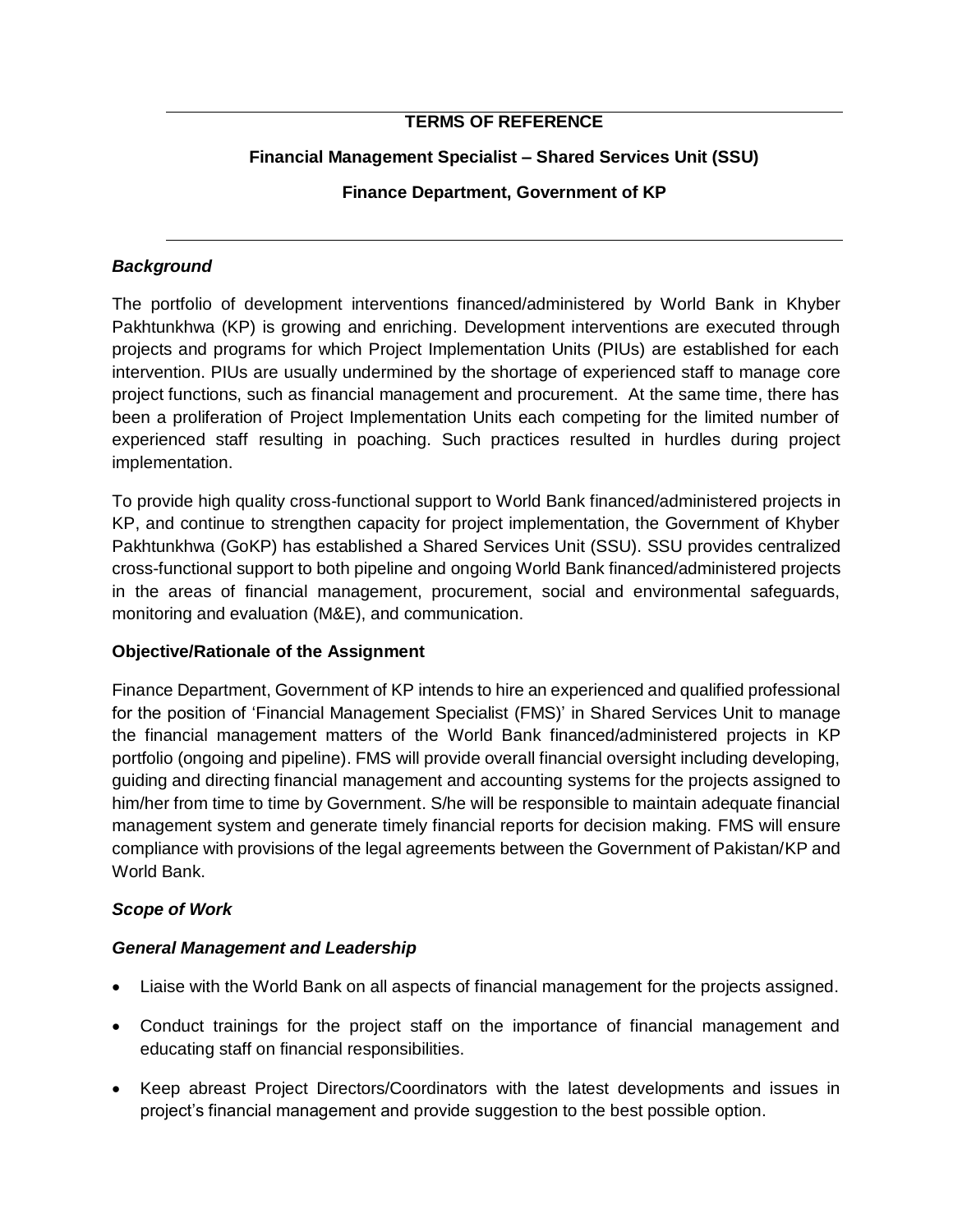- Assist the Procurement Specialist in designing job descriptions for staff in Finance team and selection of suitable applicants, when needed.
- Open (when needed), maintain and be joint signatory of assignment account (s) in accordance with revolving fund account procedures issued by Ministry of Finance (Finance Division), Federal Government, as adopted by Government of KP.
- Maintain liaison with the bank where the assignment account is opened or to be opened.
- Participate in Project Steering Committee meetings and activities; assist/advise the Project Director/Coordinator in all financial matters as and when required.
- For the projects after closure date, be the FMS of such projects:
	- o to become joint signatory of assignment account of that project along with Project Director/Coordinator to settle any pending liabilities
	- o facilitate auditors in conducting external/internal audit
	- $\circ$  facilitate Project Director/Coordinator in preparing management responses for the audit observations highlighted by the auditors during the course of audit.
- For the projects in pipeline, be the FMS of such projects:
	- o to assist project teams in preparation of PC-1
	- $\circ$  to be a focal person for World Bank to facilitate in Financial Management Assessment
	- $\circ$  to become a key team member of PIU established for the project preparation
	- $\circ$  to hire support staff in SSU, and to assign the same in the project
- For portfolio review meetings with World Bank, be the focal person from Government of KP to represent on Financial Management aspects of the portfolio.

### *Specific Tasks and Responsibilities on the assigned projects*

### **Budgeting and Planning**

- Assist Project Director/Coordinator in preparation of annual work plans; and on the basis of which prepare annual Cash Plans.
- Assist Project Director/Coordinator, by all means, in the approval of annual work plan from the World Bank, and subsequently Project Steering Committee.
- In accordance with Government of KP budgeting rules and regulations, prepare annual budget estimates and revised budget estimates based on Work Plan/Cash Plan and timely submit to Planning and Development Department for inclusion in Annual Development Program of the relevant year and also to Project Steering Committee.
- Upload annual budget on National FMIS/ SAP; compare actual performance against the budget and underline weak performing areas for attention of Project Director/Coordinator.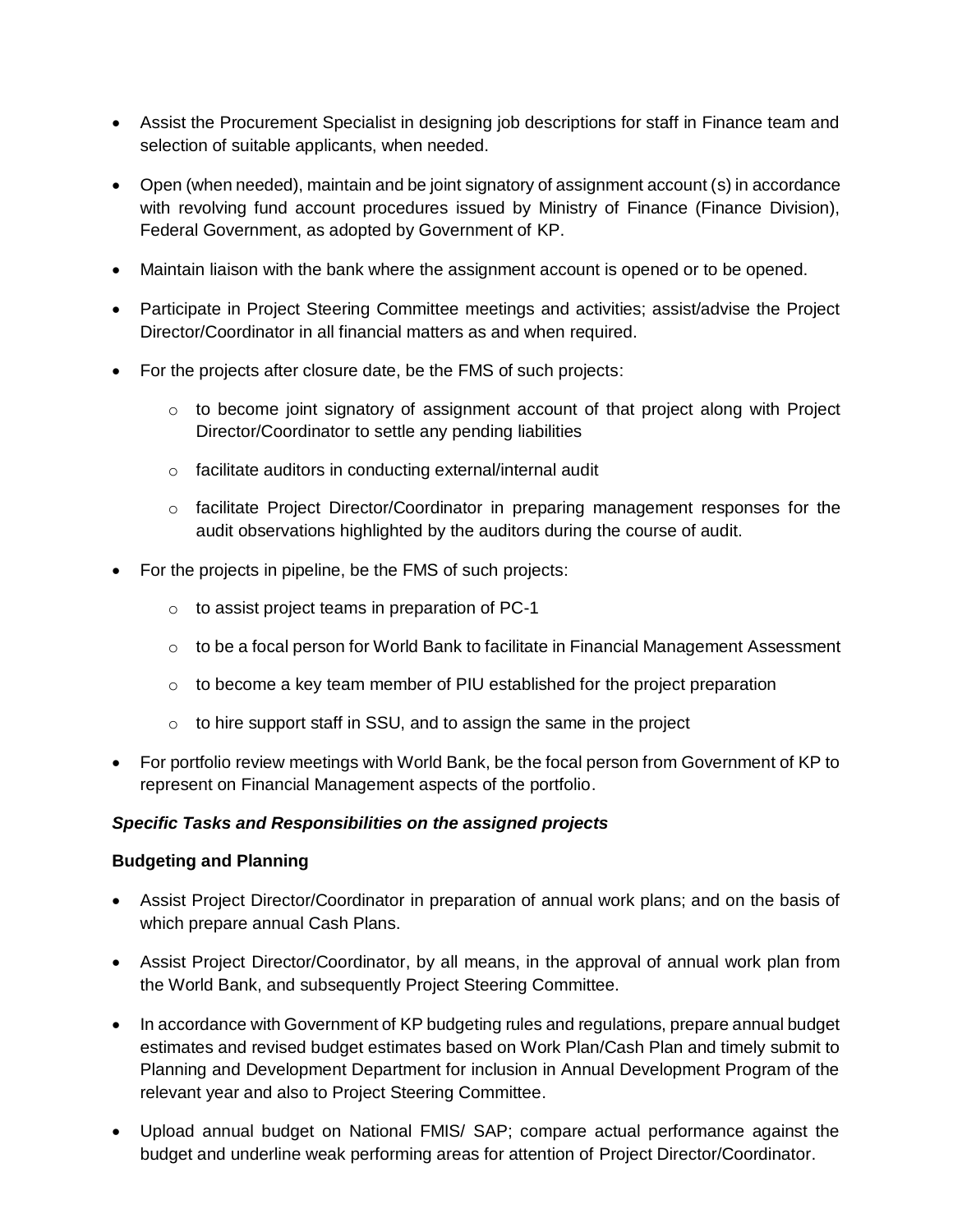Prepare annual, quarterly and semi-annually disbursement forecasts for all components of the project in line with project's procurement plan and Work Plan/Cash Plan.

## **Funds Management**

- Prepare request for authorization of signatories to sign Withdrawal Applications, IFR and/or correspond with the World Bank. Ensure confirmation in this regard is received from the World Bank.
- Prepare realistic cash forecasts on quarterly basis in coordination with the project team and submit to the World Bank for advance and replenishment of advance, once allowed.
- Prepare and process withdrawal application in accordance with the Bank's Disbursement Guidelines for drawing funds from the assignment account(s) opened for the project
- Track funds and follow up with National Bank of Pakistan and the World Bank to ensure timely credit of funds into the project's assignment account(s).

# **Expenditure/Payment Processing**

- Ensure compliance with internal control framework of the government and the respective rules and procedures while processing payments.
- Analyze, plan, design, implement, and monitor a system to augment internal controls in line with best practices in the process of payment and expenditure management.
- Apply pre-audit checks on all payments before payment from the assignment account(s) including budget availability, sanction of competent authority and compliance with applicable financial rules & regulations.
- Ensure that No Objection Letter (NOL) is obtained from the Bank for every prior review activity before processing any payment.
- Prepare request for payment and forward to Project Director/Coordinator for approval after fulfilling all codal formalities.
- Ensure that only eligible payments are forwarded Project Director/Coordinator's approval and drawing funds from the assignment account.
- Manage financial aspects of the contracts under implementation, including payment terms, purchase orders and variation orders.
- Prior to processing payments, ensure compliance with Financing Agreement requirements for upload of procurement documents to the World Bank Systematic Tracking of Exchanges in Procurement (STEP) system.

# **Accounting and Record Management**

 Record all transactions timely and accurately in the books of accounts *(both in Pak Rupees and US\$*) and ensure that no expenditure remained unaccounted.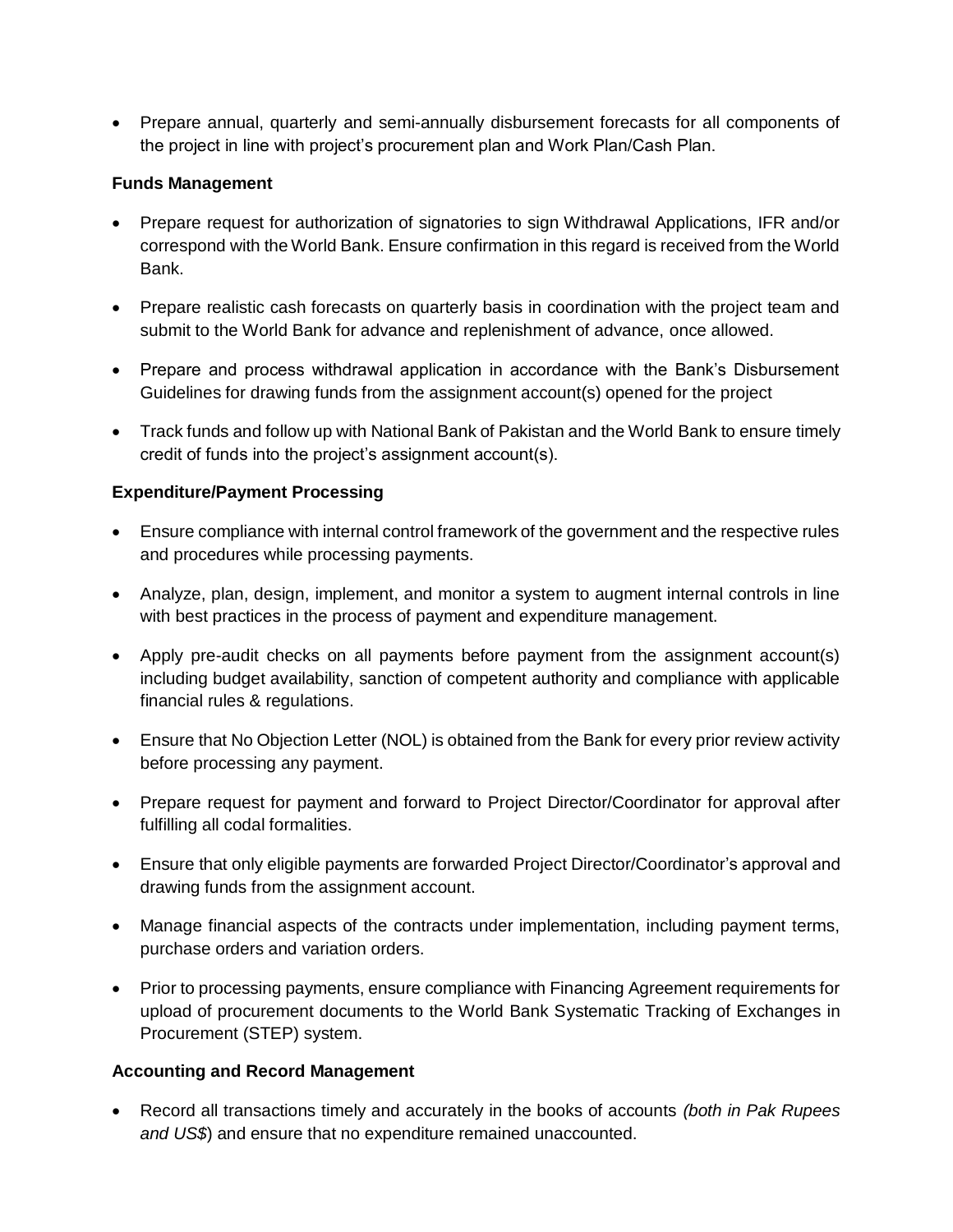- Maintain accounts on cash basis as per government accounting procedure i.e. New Accounting Model.
- Maintain PIFRA SAP R/3 (National FMIS) software to be implemented at the project.
- Oversee the process of entering transaction level data in National FMIS.
- Ensure up-to-date maintenance of adequate registers, books of accounts and records in appropriate order and format to meet the government and World Bank's requirements and to facilitate classification and analyzing the financial information for monitoring the project progress.
- Prepare supplementary record, which provides timely and up-to-date financial information of contracts.
- Maintain imprest /petty cash account (where applicable) and ensure maintenance of separate petty cash book and petty cash vouchers in compliance with petty cash SOPs as approved by the government from time to time.
- Prepare monthly bank reconciliation statements of assignment account both in Pak Rupee and US\$.
- Reconcile the expenditure on government prescribed format with the office of Accountant General on monthly basis.
- Be the payroll manager and process monthly payroll of project employees. Ensure proper payroll controls are applied and the payments are made directly in the Bank accounts.
- Prepare and process monthly project payroll and submit to Project Director/Coordinator for approval prior to making any payment under salaries.
- Ensure that the fixed assets records are maintained for the project identifying location and user of each asset and arrange for the annual and periodical inventory of the assets and updating the records.
- Ensure safe custody of all financial records for review by Bank Missions, third party monitoring agents; and external & internal auditors.

# **Financial Reporting**

- Prepare quarterly financial reports and submit to Project Director/Coordinator and Bank in a timely fashion for review and approval.
- Generate financial reports from National FMIS that includes information on budget execution under Eligible Expenditure Programs and the Technical Assistance Component.
- Ensure that annual financial statements and other monthly and quarterly reports as specified under the Financing Agreement and as per recommended/suggested by Bank supervision missions are accurately prepared and timely submitted – annual financial statements to be prepared in accordance with Cash Basis IPSAS 'Financial Reporting under Cash Basis of Accounting'.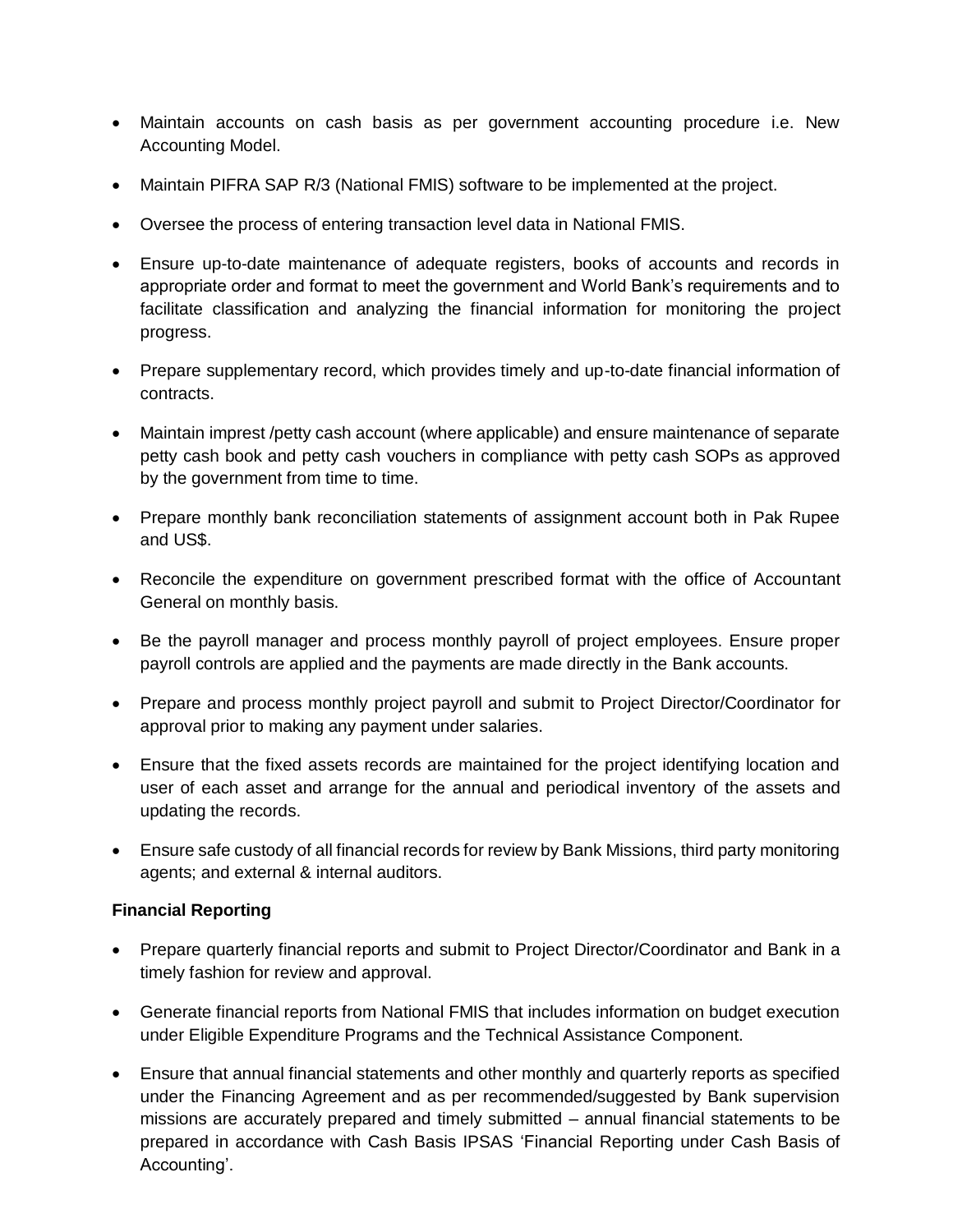- Prepare annual financial statements as per Cash Basis IPSAS and submit to the Auditors within two months of the close of the financial year.
- Define and produce other financial reports, as and where required on utilization of funds to facilitate Project Director/Coordinator in decision-making process.
- Ensure that all government financial reporting requirements are complied with:
	- a. specifically monthly financial reports to AG Office and regular/ timely reporting in SAP.
	- b. Schedule of Cheque to be prepared, submitted to Project Director/Coordinator for sign off and onward submission to NBP and following up on outstanding/ un-cleared cheque
	- c. Statement of Receipts and Payment as per CoA prepared and submitted to Project Director/Coordinator.
	- d. Prepare Grant Disbursement Estimates (Budget and Revised) on EAD format and submit to Project Director/Coordinator for onward submission to EAD on annual basis.

## **Audit**

- Make arrangements for timely initiation and completion audit of project and ensure that report produced is in compliance with audit requirements of the Government and the World Bank.
- Ensure that the project is adequately reflected in audit plan of internal auditors and that internal audit is periodically conducted in accordance with the internal audit plan. Liaison as focal person for conducting internal audit activity.
- Cooperating with World Bank, Government and other partners to improve project financial management, particularly in terms of following up the action points agreed in the project legal documents, during the World Bank supervision missions, Aide Memoires and the recommendations of external auditors and internal auditors.
- Attend entry and exit meetings with external auditors, facilitate timely completion of audits by arranging timely submission of annual financial statement in appropriate format, supply of information and documents responding to queries, initiate actions for holding tripartite meetings and coordinating with various units of administrative department in settling audit observations.
- Prepare working papers on audit observations raised by external auditors and arrange to convene Departmental Accounts Committee (DAC) meeting to settle the audit observations to the extent legally and logically possible.

# **QUALIFICATION AND EXPERIENCE**

- ACA, ACMA, ACCA, MBA (Finance), Masters in Accounting and Finance, MS Finance, M.Com. or
- A civil servant from Pakistan Audit and Accounts Service (PAAS), FPOE (Final passing Out Exam) qualified from the Department of Auditor General of Pakistan and serving in